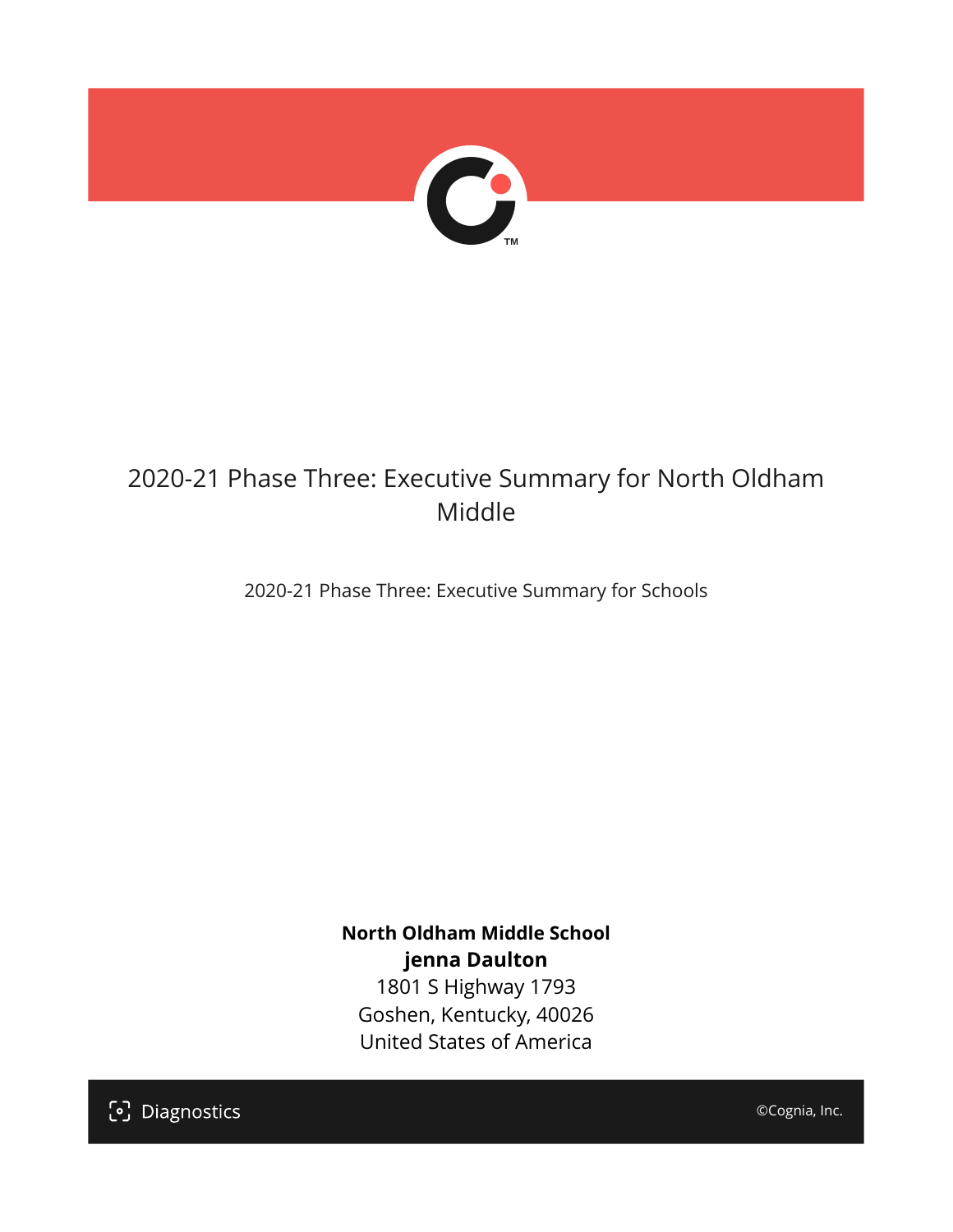### **Table of Contents**

[2020-21 Phase Three: Executive Summary for Schools](#page-2-0)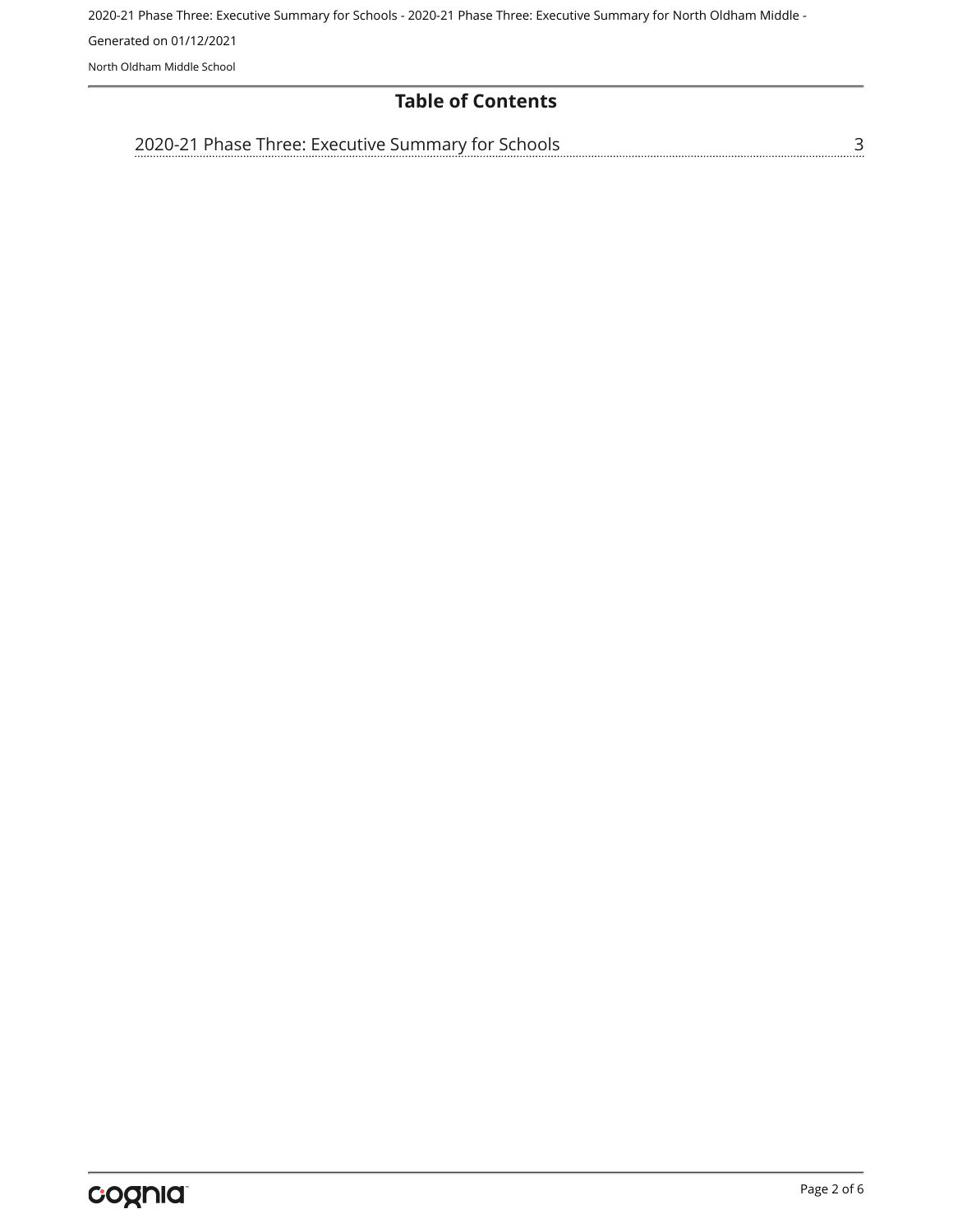## <span id="page-2-0"></span>**2020-21 Phase Three: Executive Summary for Schools**

. Describe the school's size, community/communities, location, and changes it has experienced in the last three years. Include demographic information about the students, staff, and community at large. What unique features and challenges are associated with the community/communities the school serves?

North Oldham Middle School is located 15 miles northeast of downtown Louisville – the closest metropolitan city. We are bordered by the Ohio River, Eastern Jefferson County and I-71. High quality educational experiences are valued and expected within our community and this is what NOMS strives to achieve each day. The North Oldham service area has seen steady population growth over time and enrollment now includes more than 800 students. The North Oldham community consists of white (86.2%), Latino (4.2%) and Asian (5%) ethnic groups with all other ethnic groups making up (4.6%) of the total population. The staff demographics resemble the community demographics. The close proximity to Louisville, allows for an easy commute, and the academic expectations and achievements demonstrated by our campus institutions are the reason families choose to move to the North Oldham district.

. Provide the school's purpose statement and ancillary content such as mission, vision, values, and/or beliefs. Describe how the school embodies its purpose through its program offerings and expectations for students.

The purpose of North Oldham Middle School is to educate the whole child, which means that we strive to meet the needs of every student socially, academically and emotionally. C.R.E.W., a morning advisory-type program, provides opportunities for teachers to form relationships with our students and challenge them to grow as members of a community through self-improvement lessons and teaming exercises. Additionally, our counselors conduct monthly classes in classrooms to help students navigate the choppy waters of adolescents. Mustang Time, a second afternoon program, allows students to choose either interest-based enrichment programming or attend an intervention class in reading, writing, math or behavior. This allows for the opportunity to help fill in some of the gaps in student learning and performance at school. The Gifted and Talented program has been revamped and allows for an intentional instructional period for these students to be increasingly challenged. The close proximity to North Oldham High School allows some students to take high school classes while in 8th grade. Professional Learning Community practices are in a constant process of refinement by creating increased teacher efficacy and an intentional emphasis on examining student data. Our Instructional Coach provides professional learning opportunities for our teachers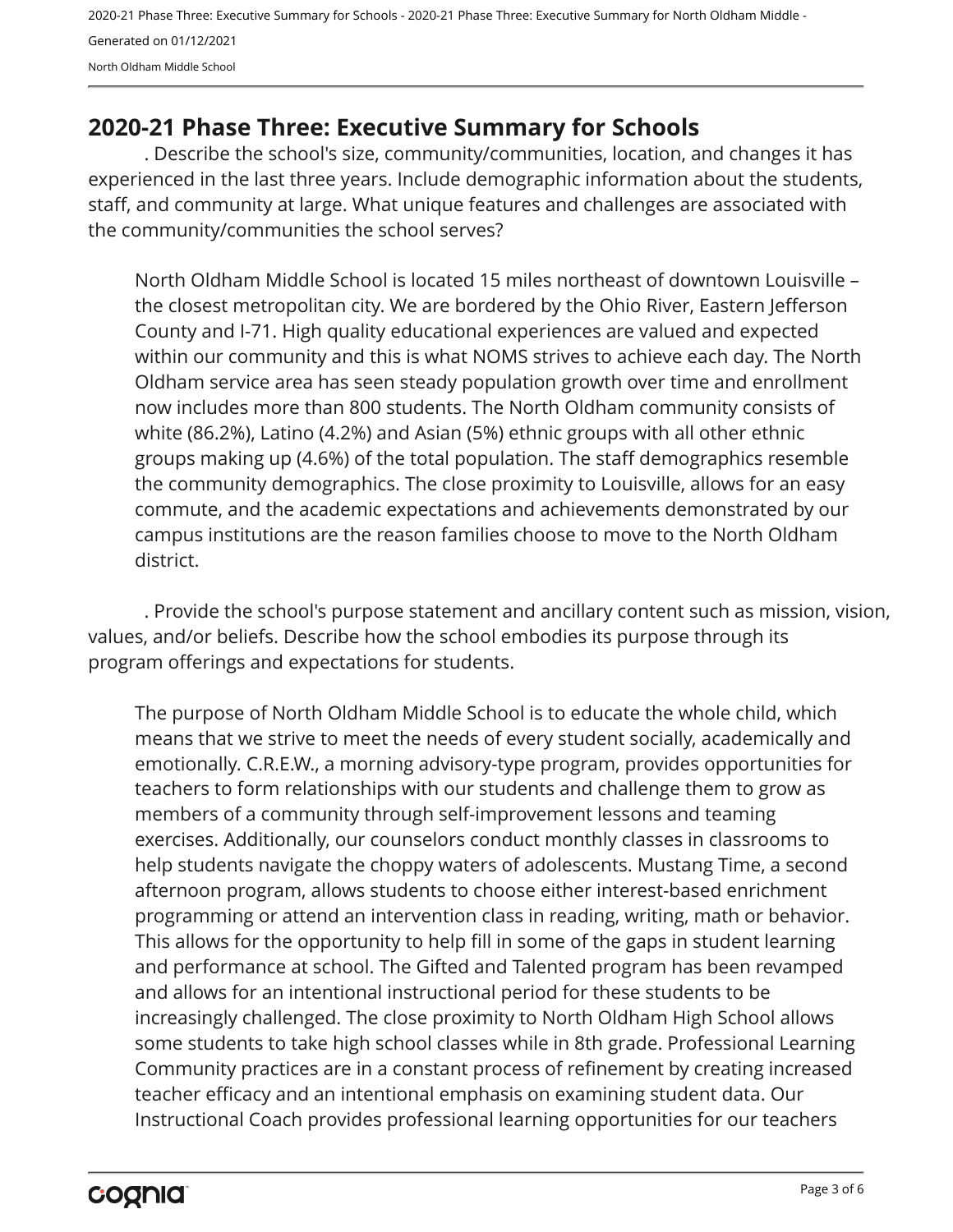through classroom observation facilitation, job-embedded classroom coaching, and embedded training sessions which allows staff members to improve their practices as aligned to the vision of the school and district. The district teaching and learning academy, "OCLI" allows more teachers to become proficient in the areas of thinking strategies, gradual release of responsibility, academic discourse and use of technology to support curriculum. The use of technology has increased dramatically at NOMS with our 1:1 Chromebook program and teachers' use of online platforms including the Google Suite. Summer leadership retreat for our teacher leaders and summer professional learning sessions for all faculty also provides opportunities for all teachers to understand the mission and vision of NOMS as we strive to improve student learning. Finally, our NOMS PTSA and NOMS Booster Club provide multiple avenues of support from our parents and community members that assist in educating the whole child. As you walk through the hallways of NOMS you will see our school's Core Values: Positive, Respectful, Innovative, Driven and Engaged – P.R.I.D.E. These words exemplify the values we hold true at North as we strive to embody an "all means all" philosophy, valuing the social, academic and emotional development of every child entrusted to our care.

. Describe the school's notable achievements and areas of improvement in the last three years. Additionally, describe areas for improvement that the school is striving to achieve in the next three years.

We have a highly respected reputation as an award winning school. Awards include: Blue Ribbon status, twice recognized by Schools to Watch, Kentucky School of Character, School of Distinction (first school to reach High Progress, the top 10% recognition in Kentucky for the 2014-15 school year), National Beta School of Distinction 2014-15 and 2015-16, and October 2016 accreditation by AdvancEd. In addition to the achievements listed above, our school has improved in our Professional Learning Community practices, using data to help identify areas of achievement, concern, and growth for students, use of technology in the classroom, active engagement, Exceptional Child Services instructional practices (co-teaching model), and school safety. In the next three years, we will strive for accomplishments in several targeted areas. We intend to see improved math and reading scores from our ECS identified students as well as those scoring novice on state KPREP testing, overall academic growth in all students, a reduction of novice students and improved behavior from our students. We are also devoting considerable training efforts for staff dedicated to continued improvement in our PLC practices, continued growth in our instructional practices, and a more consistent and positive approach to handling student misbehavior.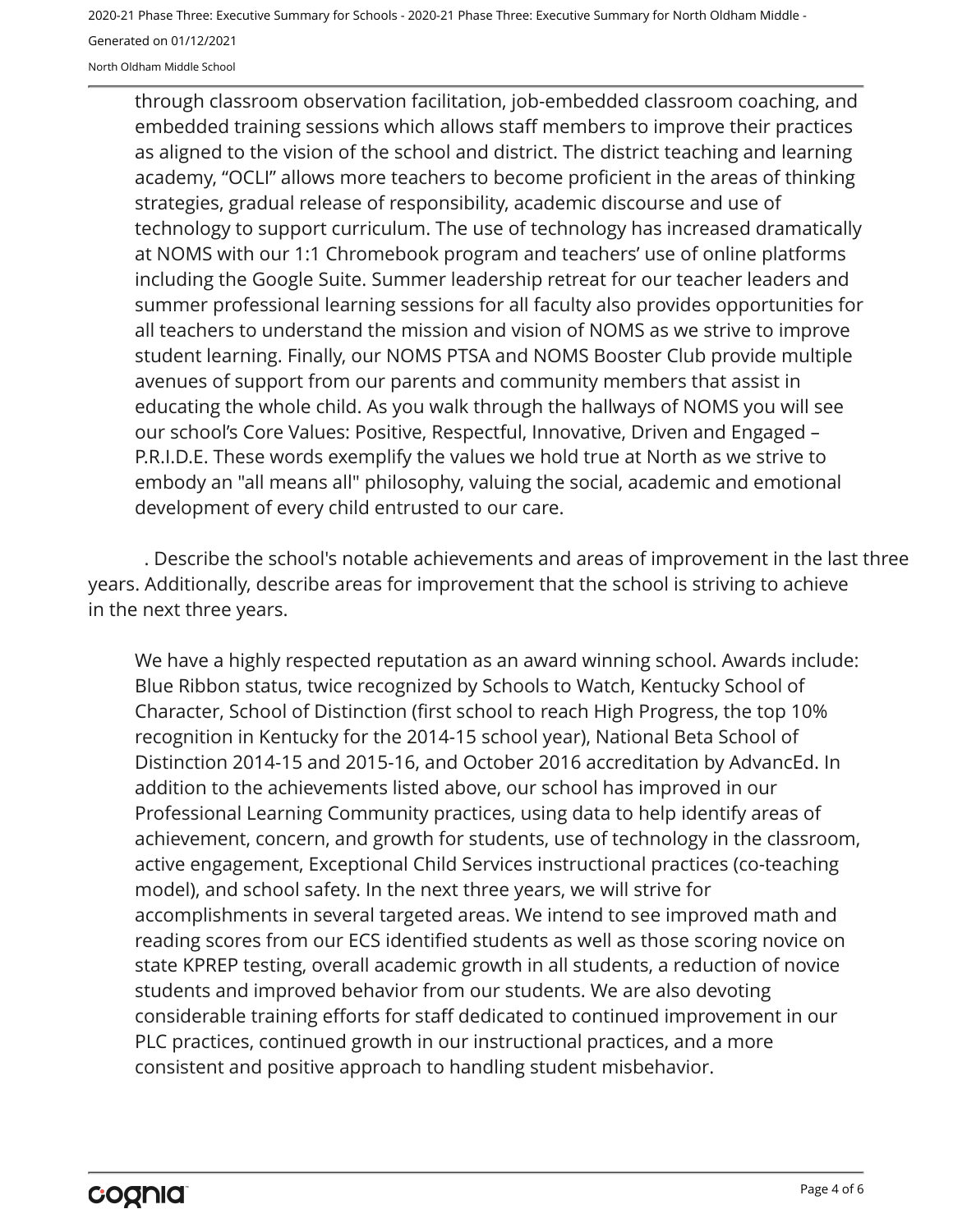. **CSI/TSI Schools (including ATSI) Only:** Describe the procedures used to create the school's improvement plan and briefly state the specific efforts to address the causes of low student performance and resource inequities.

#### N/A

. Provide any additional information you would like to share with the public and community that were not prompted in the previous sections.

Not only is NOMS an outstanding school in academic measures, but we also have exceptional extracurricular programs. In athletics, the boys and girls cross country teams, wrestling team and track team have all won state championships. We host the regional Science Olympiad competition and our Science Olympiad team continues to grow and improve with multiple students placing first, second or third in the regional and state competition. Beta Club continues to serve the community through passion projects. KUNA and KYA continue to attend the conference and excel. North Oldham Middle School strives to be great in all our endeavors, and we pride ourselves on creating a positive, enriching environment focused on student growth and development.